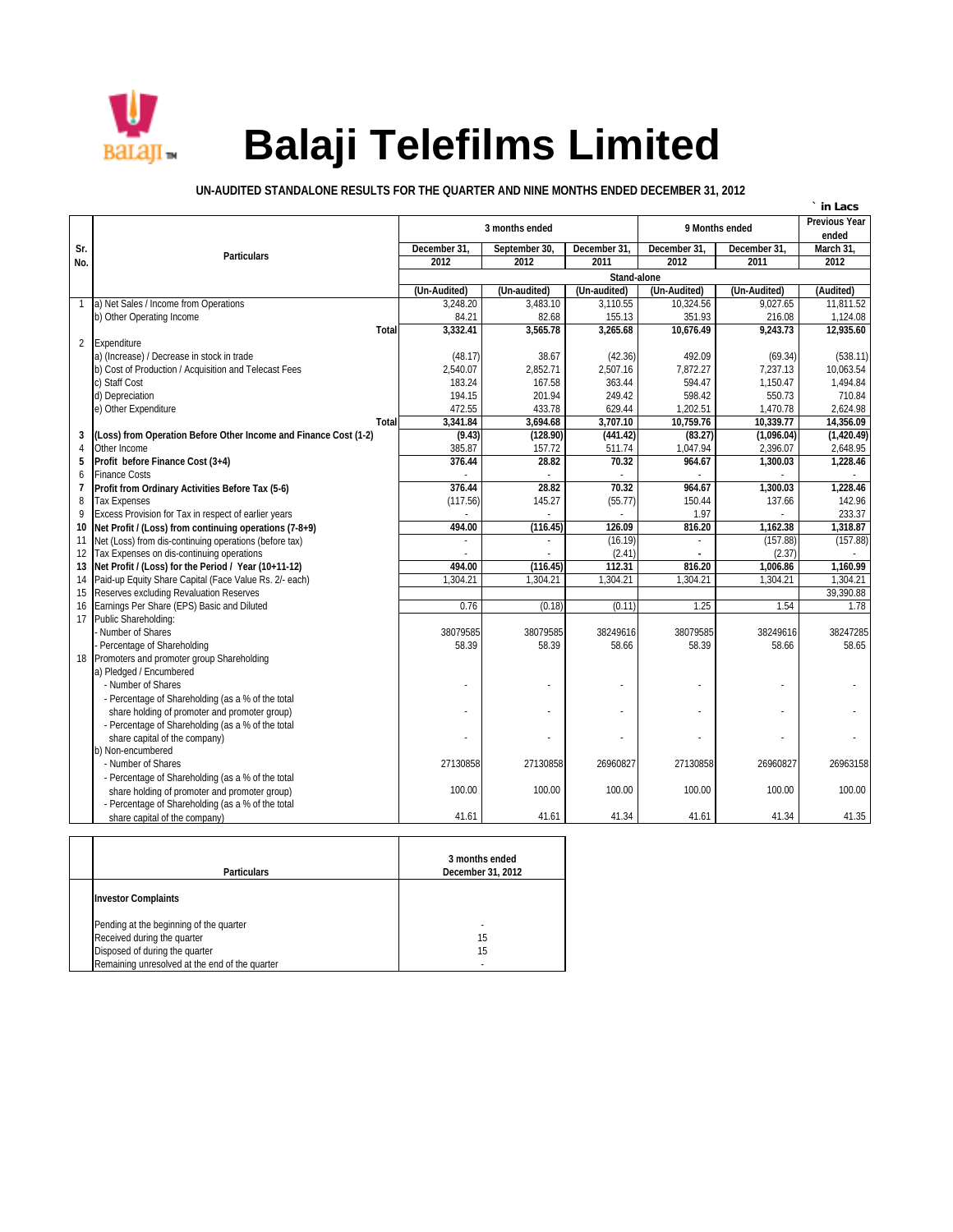|     | SEGMENT WISE REVENUE, RESULTS AND CAPITAL EMPLOYED         |              |                |               |                |                      |              | ` in Lacs  |  |  |
|-----|------------------------------------------------------------|--------------|----------------|---------------|----------------|----------------------|--------------|------------|--|--|
|     |                                                            |              | 3 months ended |               | 9 Months ended | <b>Previous Year</b> |              |            |  |  |
|     |                                                            |              |                |               |                |                      | ended        |            |  |  |
| Sr. | <b>Particulars</b>                                         |              | December 31,   | September 30, | December 31    | December 31.         | December 31. | March 31,  |  |  |
| No. |                                                            |              | 2012           | 2012          | 2011           | 2012                 | 2011         | 2012       |  |  |
|     |                                                            | Stand-alone  |                |               |                |                      |              |            |  |  |
|     |                                                            |              | (Un-Audited)   | (Un-audited)  | (Un-audited)   | (Un-Audited)         | (Un-Audited) | (Audited)  |  |  |
|     | <b>Segment Revenue</b>                                     |              |                |               |                |                      |              |            |  |  |
|     | a) Commissioned Programs                                   |              | 3,247.58       | 3.350.67      | 2.797.05       | 9.947.89             | 7.827.82     | 10.369.42  |  |  |
|     | b) Sponsored Programs                                      |              |                | 131.84        | 308.24         | 374.69               | 1,191.13     | 1,431.98   |  |  |
|     | Total                                                      |              | 3,247.58       | 3,482.51      | 3,105.29       | 10,322.58            | 9,018.95     | 11,801.40  |  |  |
|     | Less: Inter Segment Revenue                                |              |                |               |                |                      |              |            |  |  |
|     | <b>Total Net Sales/Income from Operations</b>              |              | 3,247.58       | 3,482.51      | 3,105.29       | 10,322.58            | 9,018.95     | 11,801.40  |  |  |
|     | 2 Segment Results                                          |              |                |               |                |                      |              |            |  |  |
|     | Profit Before Tax and Interest from each Segment           |              |                |               |                |                      |              |            |  |  |
|     | a) Commissioned Programs (includes other operating income) |              | 545.78         | 372.04        | 365.34         | 1,486.66             | 865.81       | 1,337.68   |  |  |
|     | b) Sponsored Programs                                      |              | (18.30)        | (85.79)       | (10.11)        | (177.70)             | 145.32       | 18.46      |  |  |
|     |                                                            | <b>Total</b> | 527.48         | 286.25        | 355.23         | 1,308.96             | 1,011.13     | 1,356.14   |  |  |
|     | Less: (i) Interest                                         |              |                |               |                |                      |              |            |  |  |
|     | (ii) Other Unallocable Expenditure                         |              | 562.96         | 416.41        | 1,009.72       | 1,420.61             | 2,935.72     | 3,927.05   |  |  |
|     | (iii) Unallocable Income                                   |              | (411.92)       | (158.98)      | (708.61)       | (1,076.32)           | (3,066.74)   | (3,641.49) |  |  |
|     | <b>Total Profit before tax</b>                             |              | 376.44         | 28.82         | 54.13          | 964.67               | 1,142.15     | 1,070.58   |  |  |
| 3   | Capital Employed                                           |              |                |               |                |                      |              |            |  |  |
|     | (Segment Assets - Segment Liabilities)                     |              |                |               |                |                      |              |            |  |  |
|     | a) Commissioned Programs                                   |              | 4,759.57       | 4,577.43      | 5,017.77       | 4,759.57             | 5,017.77     | 4,774.41   |  |  |
|     | b) Sponsored Programs                                      |              | 95.15          | 192.32        | 477.04         | 95.15                | 477.04       | 516.18     |  |  |
|     | c) Unallocable                                             |              | 36,656.57      | 36,247.53     | 35,197.72      | 36,656.57            | 35,197.72    | 35,404.50  |  |  |
|     |                                                            | <b>Total</b> | 41,511.29      | 41,017.28     | 40,692.53      | 41,511.29            | 40,692.53    | 40,695.09  |  |  |